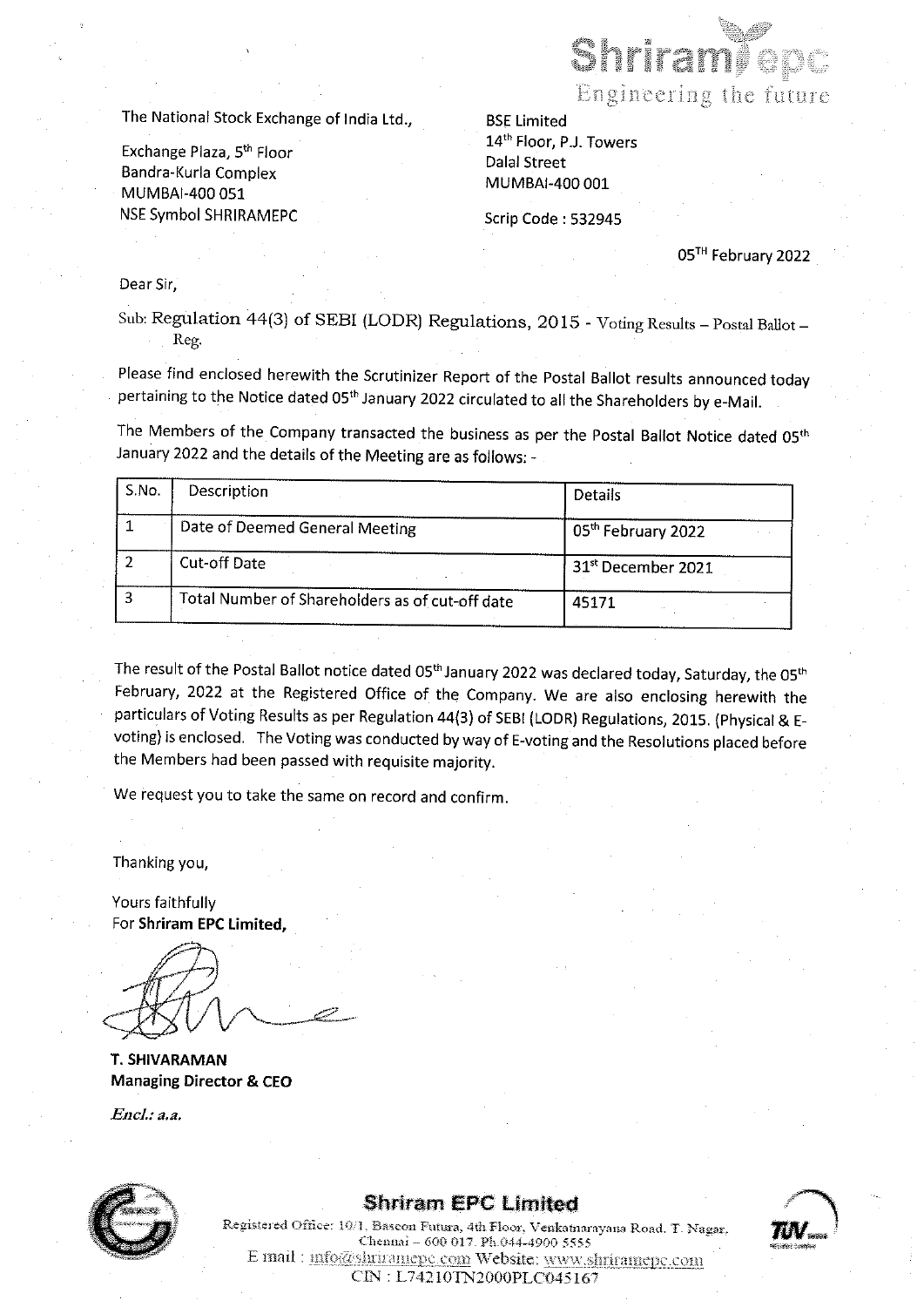RLS & ASSOCIATES RLS & ASSOCIATES

COMPANY SECRETARIES



Sakthi Towers 766; Arana Salai,

-6 99625 25993, 63813 41985 Tower-1 4th Floor is info@rtsassociates.in railvcs2006@gmail.com Chennai - 600002 @ www.risassociates.in

### FORM NO. MGT -13

Report of the Scratinizer(s) [Pursuant to rele section 109 of the Companies Act, 2013 and rule 21(Qot the Companies (Management and Administration) Rules, 2014]

Dated 05<sup>th</sup> February 2022

To,

The Managing. Director, of SHRIRAM EPC LIMITED, held on 05<sup>th</sup> February 2022 at 4<sup>th</sup> Floor, BASCON FUTURA The Managing Director,<br>of SHRIRAM EPC LIMITED, held on 05th February 2022 at 4th Floor, BASCON FUTURA<br>SV IT Park, Venkatanarayana Road, Parthasarathy Puram, 'T. Nagar Chennai-600017, at TLOD ALM.

Subject: Ordinary Resolution(s) and Special Resolution(s) under different provisions of the Companies Act, 2013 read with Rules made there under- Voting through electronic means in terms of Section 108 of the Companies Act, 2013 read with Rule 20 of the Companies (Management & Adininistration) Rides, 2014, framed there under& Voting by Poll under Section 109 of ihe Companies Act read with Rule 21 of the Companies (Management & Administration) Rules, 2014, framed there wader

Dear Sir,

We, RLS & ASSOCIATES Practicing Company Secretaries, Chennai appointed as Scrutinizer as per the letter dated  $05<sup>th</sup>$  January, 2022, for the purpose of monitoring the voting by electronic means on the below mentioned resolutions, at the Deemed General Meeting of SHRIRAM EPC LIMITED, held on 05<sup>th</sup> February 2022 at 4<sup>th</sup> Floor, BASCON FUTURA SV IT Park, Venkatenarayana Road, Parthasarathy Puram, T. Nagar Chennai-600077, at 11,00 AM hereby subunit my report as under: (Management)<br>
Sir,<br>
RLS & ASSOCIATES,<br>
tinizer as per the letter<br>
ug by electronic means of<br>
ing of SHRIRAM EPC I<br>
URA SV IT Park, Venka<br>
17, at 11.00 A.M hereby<br>
Pursuant to Section II<br>
Pursuant to Section II<br>
(Management

 $\boxed{a$ , Pursuant to Section 101, 108 of the Act and 3(1) of Rule 20 of the Co. (Management & Administration) Rules, 2014, the notices convening the meeting including Statement under Section 102 of the Act have been dispatched to all the members of the Company through electronic means (wherever email ids were available) to the other shareholders by Ordinary post on 05<sup>th</sup> January, 2022 and subsequently, the Notice convening was also placed on the website of the Company and that of the agency, i.e., CAMEO CORPORATE SERVICES LIMITED (Registrar and Share Transfer Agent). The members of the Company were given an (Registrar and Share Transfer Agent). The members of the Company were given an interest on the Central :<br>cotion to vote electronically on e-voting platform, provided by the Central  $\boxed{\overrightarrow{\text{D}}$ enository Services (India) Limited (CDSL). (Registrar and 3<br>option to vote<br>Depository Ser<br>The Public Ad<br>voting through ron<br>(Inc<br>\*\*\*\*\* IT Park, Venkatanarayana Road, Parthasa<br>
00 A.M.<br>
bject: <br> **Crigorian Contains Contains Contains Contains Contains Comparise under-** Voting through electro<br> **Comparies** Act, 2013 read with<br> *Administration*) Rese, 2014, f

The Public Advertisement with respect to dispatch of notices and conducting of  $\frac{1}{2}$ The Public Advertisement with respect to dispatch of notices and conducting of voting through electronic means was published in an English newspaper Financial Ť.

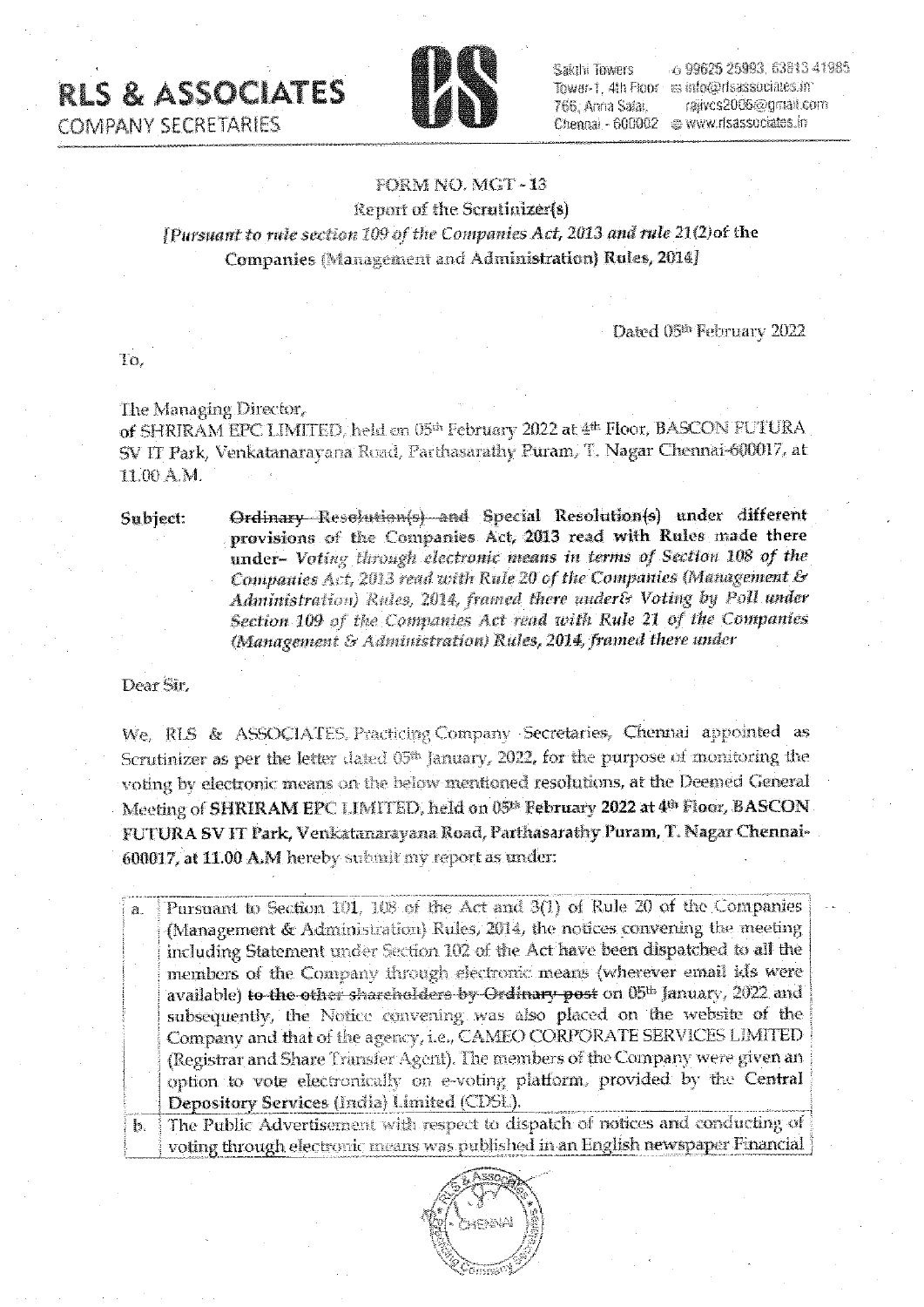# RLS & ASSOCIATES COMPANY SECRETARIES **PRIS & ASSOCIATES**<br>COMPANY SECRETARIES<br>Express of wide circulation on 06<sup>th</sup> January 2022.

Continuation Sheet...

|              | RLS & ASSOCIATES                                                                                                                                                                                                                                        |                         |
|--------------|---------------------------------------------------------------------------------------------------------------------------------------------------------------------------------------------------------------------------------------------------------|-------------------------|
|              | <b>COMPANY SECRETARIES</b>                                                                                                                                                                                                                              | Continuation She        |
|              | Express of wide circulation on 06th January 2022 and a vernacular newspaper                                                                                                                                                                             |                         |
| $\mathbf{b}$ | Maalai Thamazhagam on the 06th January 2022.                                                                                                                                                                                                            |                         |
|              | The e-voting period commenced on January, 6 2022 at 9:00 A.M. and ended on<br>February 4, 2022 at 05:00 P.M.                                                                                                                                            |                         |
| $\mathbb{C}$ | Accordingly, the electronic votes cast were taken into account and at the end of this<br>voting period, on February 04, 2021 at 05:00 P.M, the CDSL portal was blocked for<br>voting.                                                                   |                         |
| $d_{\star}$  | The votes cast were unblocked in the presence of two witnesses on February 04.                                                                                                                                                                          |                         |
| €.           | A register has been maintained electronically to record the assent or dissent,<br>received, mentioning the particulars of name, address, folio number or client ID of<br>the shareholders, number of shares held by them, nominal value of such shares. |                         |
|              | As there were no shares with differential voting rights, the question of maintaining<br>the list of shares with differential voting rights did not arise.                                                                                               |                         |
| £            | The Corporate members who had participated in the e-voting had provided the<br>scanned copy of the resolution passed at the Board of Directors for authorisation<br>to vote the resolutions considered in the Deemed General Meeting.                   |                         |
|              | The resolution has been passed through Postal Ballot. So, there is no question of ballot<br>paper distribution.                                                                                                                                         |                         |
|              | The resolutions for which this Deemed General Meeting of the shareholders was held<br>were as follows:                                                                                                                                                  |                         |
| SI.          |                                                                                                                                                                                                                                                         |                         |
| No           | Resolutions                                                                                                                                                                                                                                             | Nature of<br>Resolution |
| Î            | Issue of equity shares of the Company to MARK AB CAPITAL<br>INVESTMENT LLC, and/or its Subsidiaries/Associates on preferential<br>basis pursuant to the Resolution Plan.                                                                                | <b>Special</b>          |
| 2            | Issue of Compulsory Convertible Debentures (CCD) in lieu of existing<br>debt with yield and convertible into equity at future date as per Resolution<br>Plan.                                                                                           | <b>Special</b>          |
| ्            | teoma nt'hinn r                                                                                                                                                                                                                                         |                         |

| SI. |                                                                                                                                                                          |                         |
|-----|--------------------------------------------------------------------------------------------------------------------------------------------------------------------------|-------------------------|
| No  | Resolutions                                                                                                                                                              | Nature of<br>Resolution |
| Ĩ   | Issue of equity shares of the Company to MARK AB CAPITAL<br>INVESTMENT LLC, and/or its Subsidiaries/Associates on preferential<br>basis pursuant to the Resolution Plan. | <b>Special</b>          |
| 2   | Issue of Compulsory Convertible Debentures (CCD) in lieu of existing<br>debt with yield and convertible into equity at future date as per Resolution<br>Plan.            | <b>Special</b>          |
| 3.  | Issue of Non Convertible Debentures (NCD) in lieu of existing debt with<br>yield and redemption as per Resolution Plan.                                                  | Special                 |

The results of the poll & voting by electronic means are as follows:

 $\frac{d\mathbf{r}}{d\mathbf{r}} = \frac{1}{2} \mathbf{r} \mathbf{r}$ 

The details of the valid / invalid votes in respect of each of the resolutions are given below.

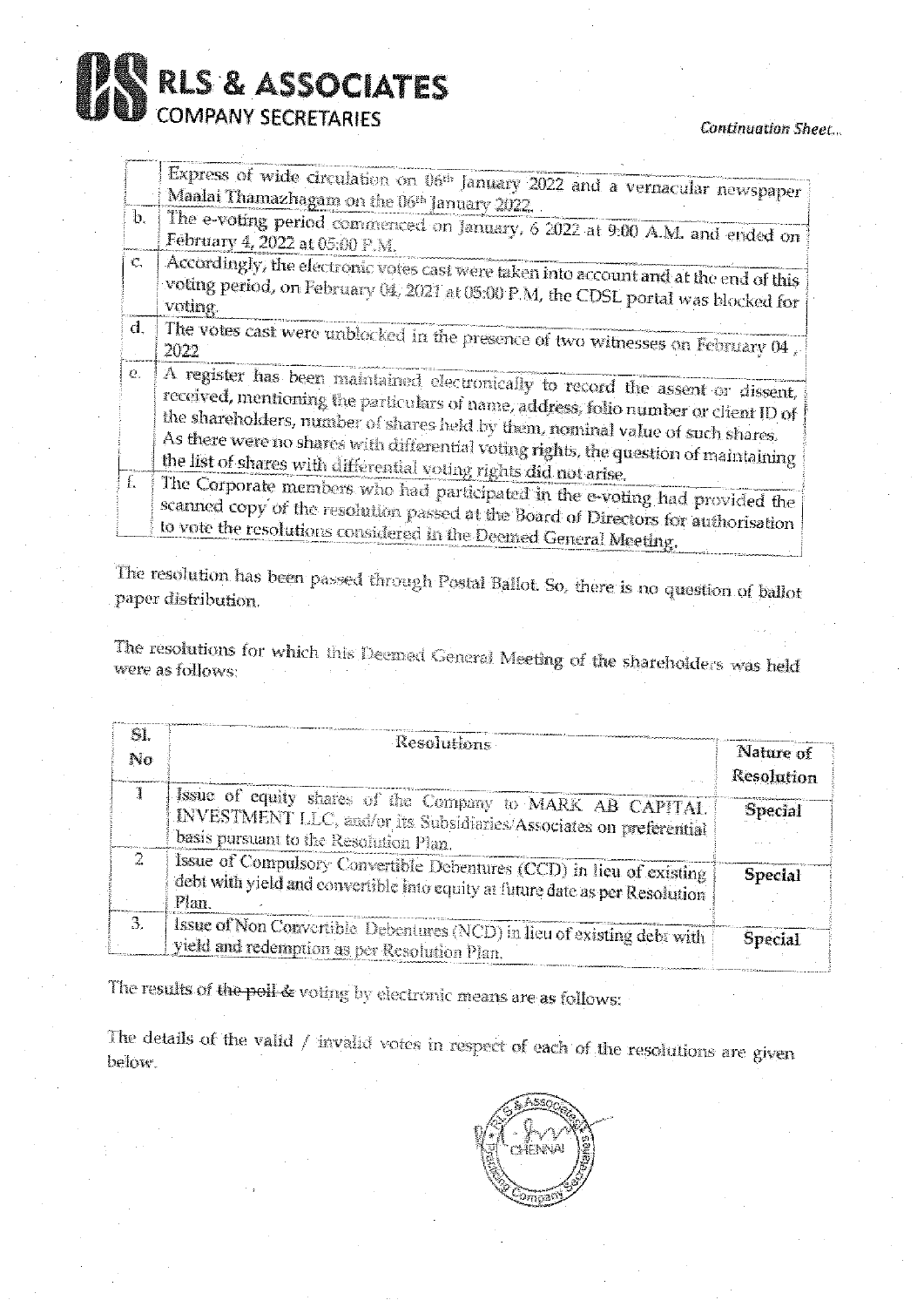

Item No-1: Approval for issue of equity shares of the Company to MARK AB CAPITAL INVESTMENT LLC, and/or its Subsidiaries/Associates on preferential basis pursuant to the Resolution Plana.

Nature of Resolution: Special Resolution

#### (i) Voted 'FOR' the resolution:

| Mode of Voting                       | Number<br>of i<br>Members<br>โกลล | Number of votes<br>cast in 'Favor' of<br>resolution | $\mathcal{B}_{\mathcal{A}}$ .<br>ಾ£<br>≹ntal<br>number of valid<br>votes cast |
|--------------------------------------|-----------------------------------|-----------------------------------------------------|-------------------------------------------------------------------------------|
| Remote e-voting $\&$ $\in$<br>votine |                                   | 51154424                                            | 99.9997                                                                       |
| Total                                |                                   | 51154424                                            | 99.9997                                                                       |

#### (ii) Voted 'AGAINST' the resolution:

| Mode of Voting          | Number- | of Number of votes | ್ರಿಕ್<br>сś<br>total |
|-------------------------|---------|--------------------|----------------------|
|                         | Members | cast 'Against' the | number of valid      |
|                         | Noted.  | resolution         | votes cast           |
| Remote e-voting $\&$ e- |         | 209                | <b>GANRS</b>         |
| voting                  |         |                    |                      |
| Tatal                   |         | 作代格                | 0.0003               |

#### (iii) Votes 'Invalid'

| Mode of Voting       | Namber -       | of Number of Invalid | $\mathbb{Z}_{\mathbf{a}}$<br>₹5£<br>ntal |
|----------------------|----------------|----------------------|------------------------------------------|
|                      | <b>Members</b> | voies                | inimber of votes                         |
|                      | Voted          |                      | easted                                   |
| Remote e-voting & c- |                |                      |                                          |
| voting               |                |                      |                                          |
| Total                |                |                      |                                          |

We report that the above Resolution has been passed by the shareholders as Special Resolution.

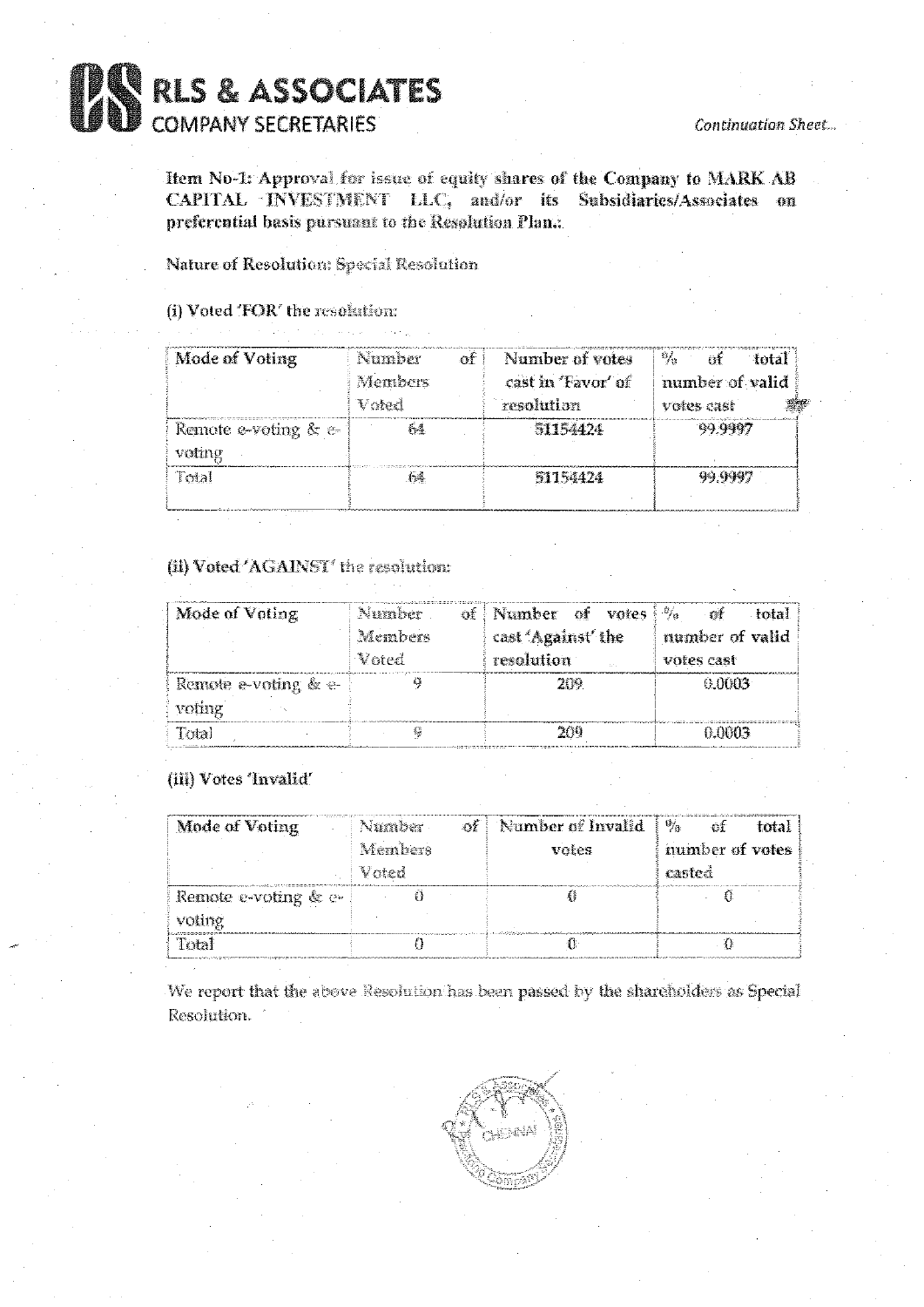### **BAREL BEASSOCIATES**

#### **Continuation Sheet...**

We further report that as per the provisions of Regulation 164A (4)(a) of SEBI (ICDR) Regulation 2009 (Amended from fine to time), the votes casted by the shareholders in the "public" category in favour of the resolution are more than the number of votes casted against it. (No of votes casted in favour of the resolution are 5,11,54,424 and no. of votes casted against the resolution are 209)

Item No.2: Approval for issue of Compulsory Convertible Debentures (CCD) in lieu of existing debt with yield and convertible into equity at future date as per **Resolution Plan:** 

Nature of Resolution: Special Resolution

(i) Voted 'FOR' the resolution:

| Mode of Voting          | Number<br>₹zŶ | Number of votes    | $M_{\rm H}$<br>total<br>zif |
|-------------------------|---------------|--------------------|-----------------------------|
|                         | Members       | cast in 'Favor' of | mumber of valid             |
|                         | Veted         | resolution         | votes cast                  |
| Remote e-voting $\&$ e- |               | 330544280          | 99.9983                     |
| voting                  |               |                    |                             |
| Total                   | - Á           | 330544280          | 99.9983                     |

#### (ii) Voted 'AGAINST' the resolution:

| Mode of Voting          | Number<br>Members<br>Voted | of Number of votes<br>cast 'Against' the<br>resolution | $\mathbb{Q}_3$<br>total<br>number of valid<br>votes cast |
|-------------------------|----------------------------|--------------------------------------------------------|----------------------------------------------------------|
| Remote e-voting $\&$ e- |                            | 1709                                                   | 0.0017                                                   |
| voting                  |                            |                                                        |                                                          |
| Total                   |                            |                                                        | 0.0017                                                   |

#### (iii) Votes 'Invalid'

| Mode of Voting          | Number<br>母名 | Number of Invalid | $-\frac{5}{2}$<br>total |
|-------------------------|--------------|-------------------|-------------------------|
|                         | Members      | votes             | number of votes         |
|                         | Vnied        |                   | casted                  |
| Remote e-voting $\&$ e- |              |                   |                         |
| voting                  |              |                   |                         |
| Total                   |              |                   |                         |

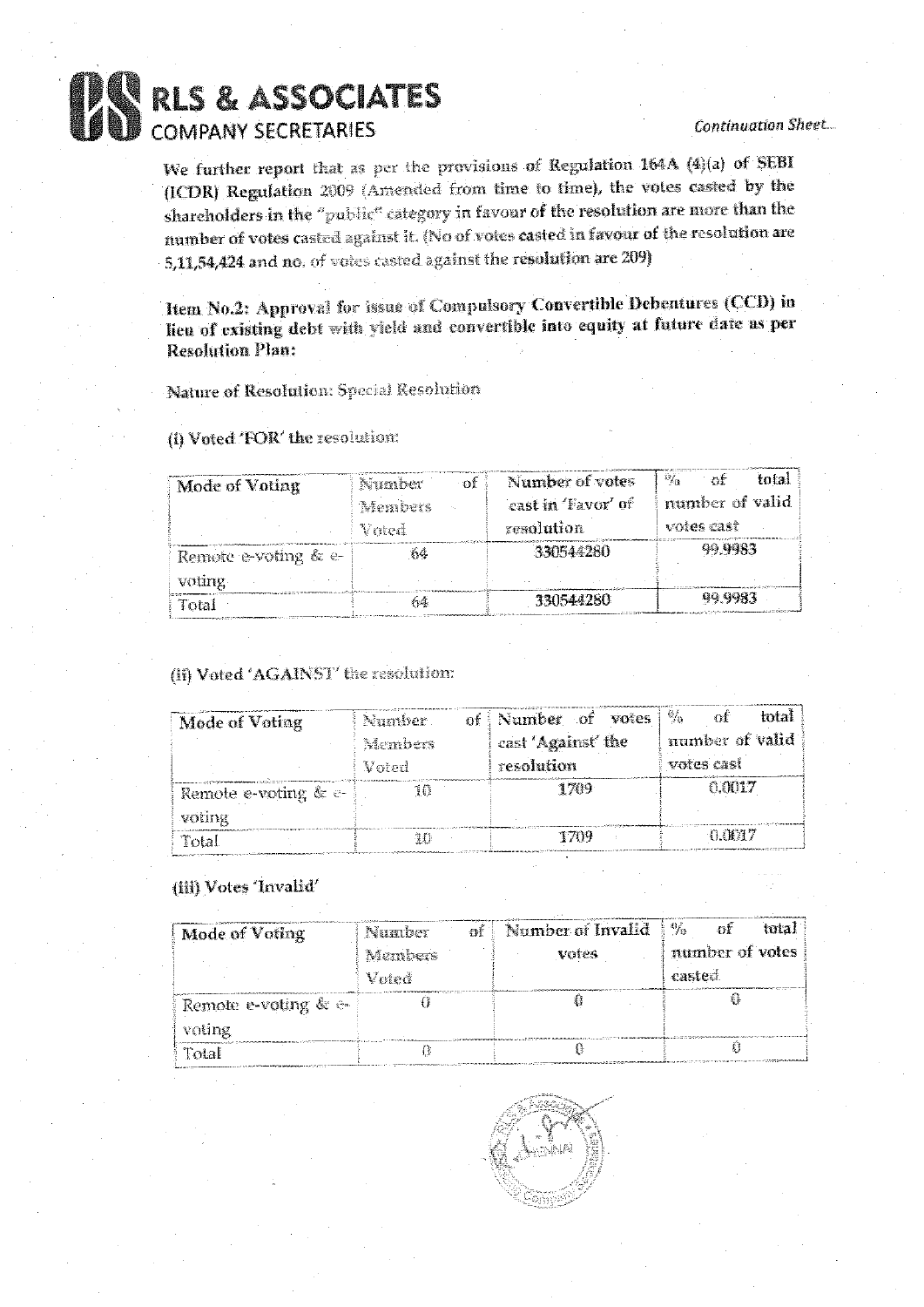## **BAS RLS & ASSOCIATES**

We report that the above Resolution has been passed by the shareholders as Special Resolution.

Item No.3: Approval for issue of Non Convertible Debentures (NCD) in lieu of existing debt with yield and redemption as per Resolution Plan.

Nature of Resolution: Special Resolution

#### (i) Voted 'FOR' the resolution:

| <b>Mode of Voting</b>   | of<br>Number | Number of votes    | $\frac{6}{5}$ of<br>total |
|-------------------------|--------------|--------------------|---------------------------|
|                         | Members      | cast in 'Favor' of | number of valid           |
|                         | Voted        | resolution         | votes cast                |
| Remote e-voting $\&$ e- |              | -330944280         | -99.9983                  |
| voting                  |              |                    |                           |
| Total                   | 的柔           | -330544280         | 99.9983                   |

#### (ii) Voted 'AGAINST' the resolution:

| Mode of Voting          | Number<br>Members<br>Vued | of Number of votes<br>cast 'Against' the<br>resolution | $v_{f_0}$<br>total<br>number of valid<br>votes cast |
|-------------------------|---------------------------|--------------------------------------------------------|-----------------------------------------------------|
| Remote e-voting & $e$ - |                           | <b>17114</b>                                           | <b>BANDIV</b>                                       |
| voting                  |                           |                                                        |                                                     |
| $T0$ al                 | 得著者                       | 1709                                                   | 0.0017                                              |

#### (iii) Votes 'Invalid'

| Mode of Voting       | Number  | of   Number of Invalid | $\frac{1}{2}$ $\frac{a_3}{70}$<br>total<br>Ωŧ |
|----------------------|---------|------------------------|-----------------------------------------------|
|                      | Members | votes                  | number of votes                               |
|                      | Voted   |                        | casted                                        |
| Remote e-voting & e- |         |                        |                                               |
| voting               |         |                        |                                               |
| Tatal                |         |                        |                                               |

We report that the above Resolution has been passed by the shareholders as Special Resolution.

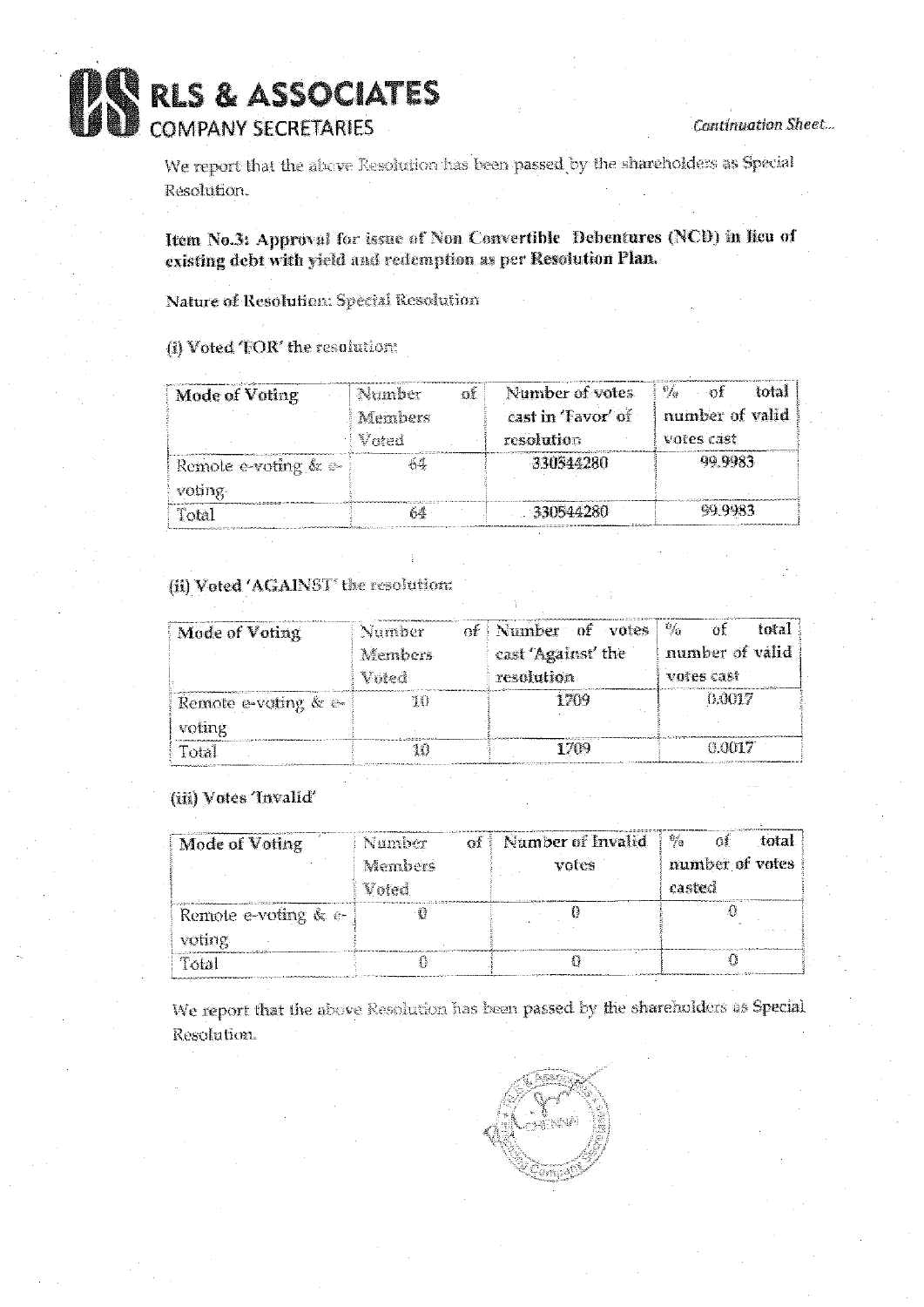

#### Continuation Sheet...

- 1. The poll papers and all other relevant records were sealed and handed over to the Company Secretary / Managing Director authorized by the Board for safe keeping.
- 2. The data sheet relating to e-voting and other related papers/registers, records are in the safe custody of the undersigned, and that they will be handed over to the Chairman of the company, once the Minutes are approved and signed.

Assa **OBSIN** Irnan

Thanking you, Yours faithfully, For RLS & ASSOCIATES

**RAJIBLOCHAN SARANGI Practicing Company Secretary** CP No 17498 ·

R.C. Browns

INTERES : 1 (12)<br>CT-SOLRAMAN)<br>Witness: 2 HOULED)<br>CE-JUHAMUL MAMEED)

 $\sharp\partial$  and  $\sharp$  is the sum of  $\psi$ 

T. Shivaraman Managing Director & CEO **SHRIRAM EPC LIMITED**